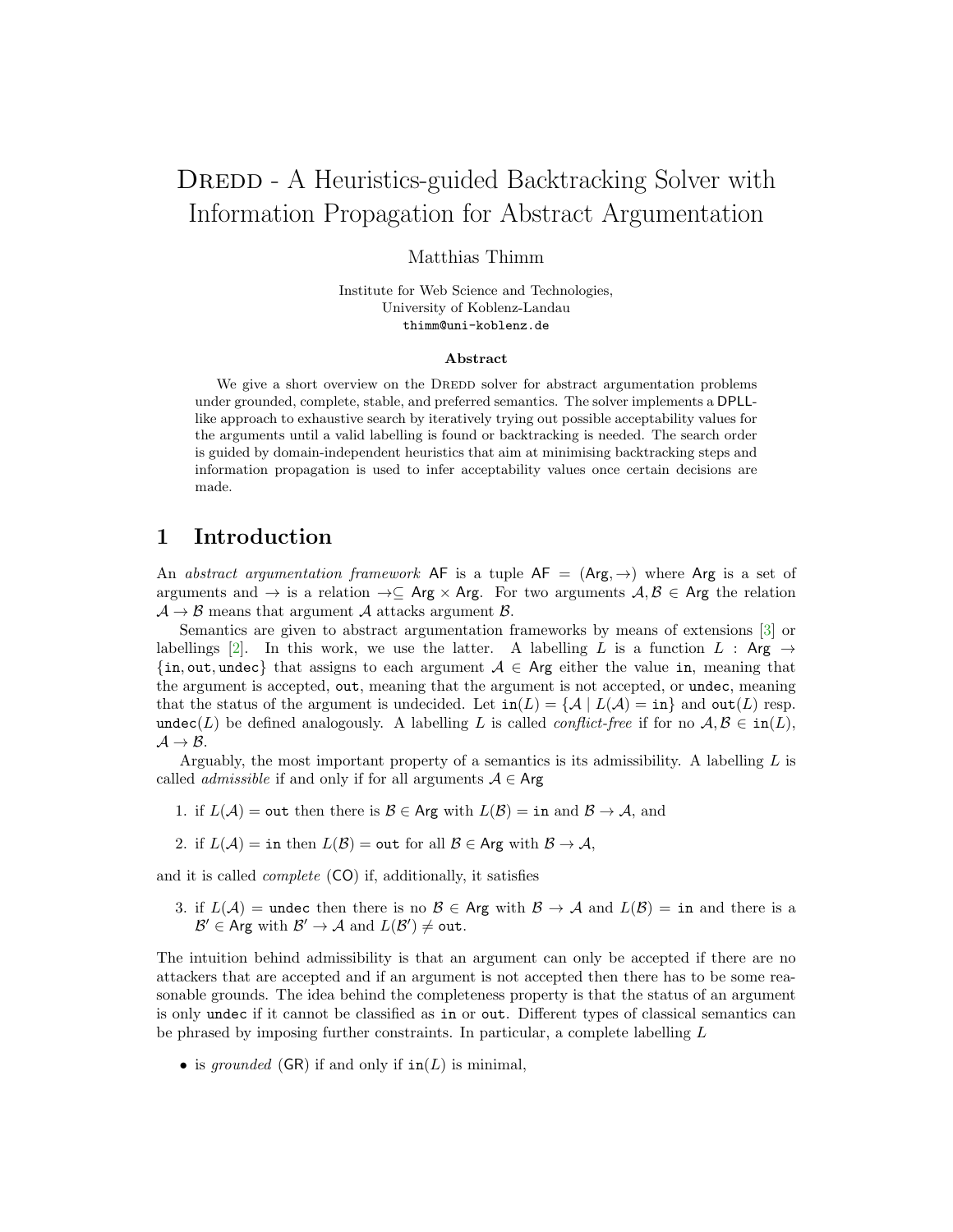DREDD - A Heuristics-guided Backtracking Solver Matthias Thimm

- is preferred (PR) if and only if  $in(L)$  is maximal, and
- is stable (ST) if and only if  $\text{undec}(L) = \emptyset$ .

All statements on minimality/maximality are meant to be with respect to set inclusion. If L is a complete/grounded/preferred/stable labelling then  $\text{in}(L)$  is also called the corresponding complete/grounded/preferred/stable extension.

Given an abstract argumentation framework  $AF = (Arg, \rightarrow)$  and a semantics  $\sigma$  (either GR, CO, ST, or PR) we are interested in the following computational problems  $[8, 4]$  $[8, 4]$  $[8, 4]$ :

SE- $\sigma$ : Compute a single  $\sigma$ -extension of AF.

EE-σ: Enumerate all σ-extensions of AF.

DC- $\sigma$ : For a given argument A, decide whether A is in at least one  $\sigma$ -extension of AF.

DS- $\sigma$ : For a given argument A, decide whether A is in all  $\sigma$ -extensions of AF.

The DREDD solver supports solving the above-mentioned four computational problems wrt. to grounded, complete, stable, and preferred semantics. It is a reimplementation of the solver Heureka [\[5\]](#page-3-4) and written in the C programming language. It implements the DPLL-algorithm (Davis-Putnam-Logemann-Loveland) backtracking algorithm from SAT solving [\[1,](#page-3-5) Chapter 3] and uses domain-independent heuristics to guide the search order.

In the remainder of this system description, we give a brief overview on the architecture of DREDD (Section [2\)](#page-1-0) and conclude in Section [3.](#page-3-6)

### <span id="page-1-0"></span>2 Solver architecture

The DPLL-algorithm (Davis-Putnam-Logemann-Loveland) is a standard exhaustive search procedure that is used—at least in its most general form—throughout all areas of general problem solving and search, e. g., most modern SAT solvers use this algorithm in one form or the other [\[1\]](#page-3-5). Moreover, there are also solvers for abstract argumentation problems that make use of this algorithm, see e. g. [\[5,](#page-3-4) [7\]](#page-3-7). Algorithm [1](#page-2-0) depicts a very abstract version of this algorithm for the purpose of determining a single preferred labelling in abstract argumentation (problem SE-PR from before). As in [\[7\]](#page-3-7), we use an extended definition of a labelling to allow for arguments to have an explicit label "unlabelled" (unlab) in order to iteratively define a proper labelling. In each step of the algorithm, an unlabelled argument is selected (line 4) and a label for this argument is determined (line 5). If an argument has not been labeled before the label in is chosen. If the algorithm had to backtrack once before to this step, the label out is chosen, otherwise the label undec is chosen (note that these details are omitted in the abstract depiction in Algorithm [1\)](#page-2-0). Afterwards the labelling L is updated by setting the label of  $A$  to the chosen label (line 6). Then labels of other arguments are inferred, if possible (line 7). For example, if A has been labelled in, all arguments attacked by A are labelled out, see also [\[7\]](#page-3-7). During this propagation step, we check also for mislabeled arguments. For example, if A has been labelled in but already has an attacker labelled undec, we have a contradiction and need to backtrack (indicated in lines 8 and 9). Backtracking is performed by unlabelling all arguments whose label had been inferred or explicitly set up-to the first argument where we still have to try another label. Once all arguments are labeled and we have not found in issue, we return the labelling as the solution (line 10). Note that, as we always try to label an argument in first, we obtain a labelling with subset-maximal in-labeled arguments, i. e. a preferred labelling.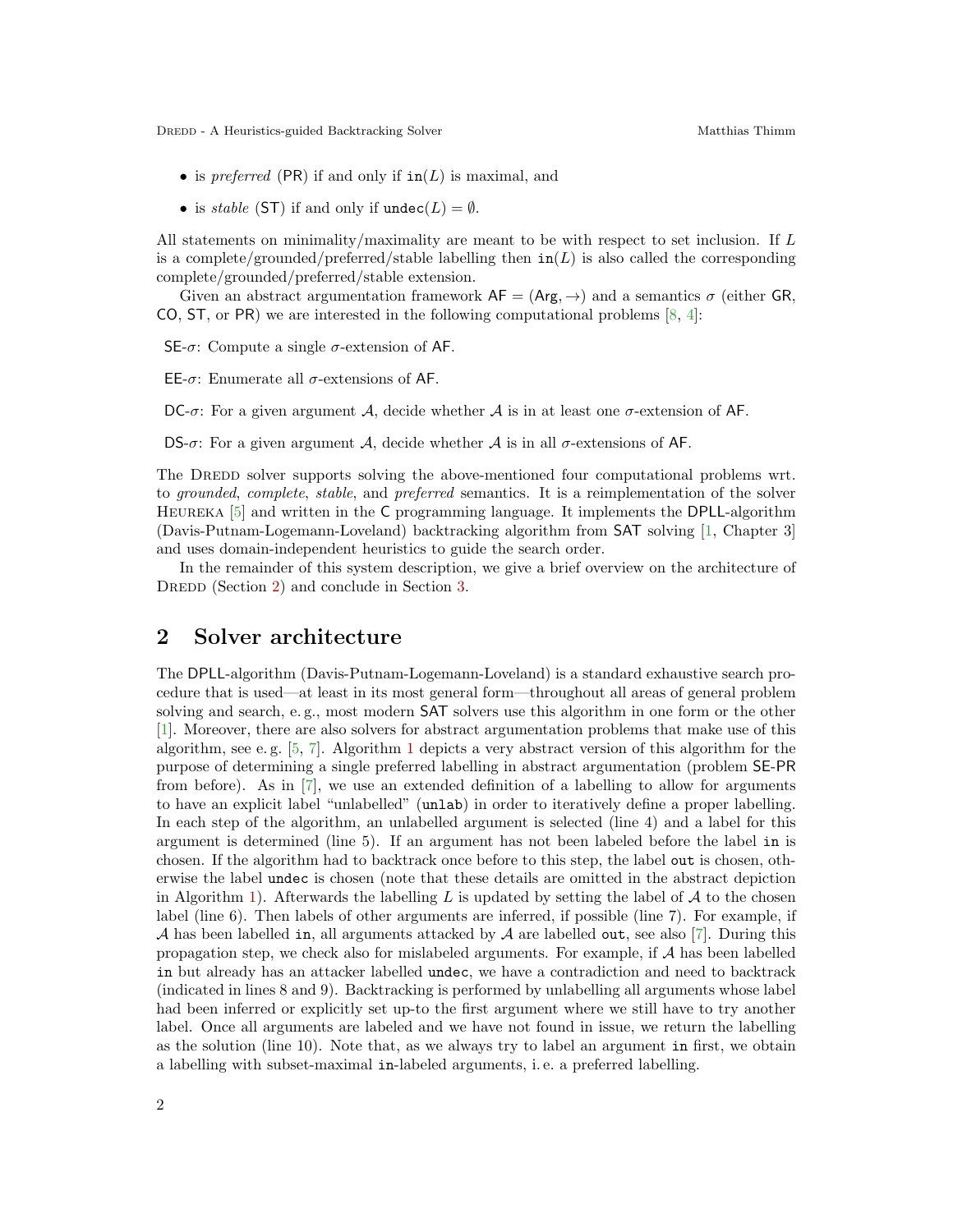B

Algorithm 1 Abstract backtracking algorithm for determining a preferred labelling

<span id="page-2-0"></span>**Input:**  $AF = (Arg, \rightarrow)$  AAF **Output:** L a preferred labelling 1:  $L \leftarrow$  all arguments unlab 2: Stack unlabeled $Arg$ uments  $=$  Arg 3: while unlabeledArguments is not empty do 4:  $A \leftarrow \text{unlabeledArguments.pop}()$ 5:  $lab \leftarrow \text{nextLabel}(A)$ 6:  $L \leftarrow$  set A to lab 7:  $L \leftarrow \text{propagate}(A, lab)$ 8: if mislabeling detected then 9: backtrack 10: return L  $\mathcal A$  $\mathcal{C}_{0}^{0}$  $\mathcal{D}$  )  $(\mathcal{E}$  )  $(\mathcal{F}$ 



<span id="page-2-2"></span><span id="page-2-1"></span>**Example 1.** Consider the abstract argumentation framework  $AF = (Arg, \rightarrow)$  depicted in Fig-ure [1](#page-2-2) and assume that arguments are processed in alphabetical order. A labelling  $L$  is initialised by setting the labels of arguments  $A, \ldots, \mathcal{F}$  to unlab. In a first iteration argument A is selected and labelled in (in line  $6$  of Algorithm [1\)](#page-2-0). This information is propagated through the framework (in line 7) resulting in arguments  $\beta$  and  $\beta$  receiving the label out (because they each have an attacker that is labelled in). Afterwards argument  $C$  receives the label in because its only attacker  $\beta$  has been labelled out. Now we encounter a mislabeling as  $\mathcal C$  attacks the argument  $\mathcal{A}$ , which is labelled in. Due to this the algorithm backtracks (in line 9) to its last decision and labels arguments  $C, B, D, A$  again unlab. In the next iteration of the main loop of the algorithm, argument  $A$  is selected again but now labelled out (line 6). Information is propagated, resulting in  $\beta$  and  $\beta$  receiving label in (because their only attacker is labelled out), and argument  $C$  receiving the label out (because it has an attacker with label in). We found no mislabeling so the algorithm proceeds with the next iteration and selects  $\mathcal E$  to be labelled in (in line 5). Information is propagated and argument  $\mathcal F$  is labelled out accordingly. We found no mislabeling and—as all arguments are labelled—the algorithm terminates and returns the labelling L with  $L(\mathcal{B}) = L(\mathcal{D}) = L(\mathcal{E}) = \text{in}$  and  $L(\mathcal{A}) = L(\mathcal{C}) = L(\mathcal{F}) = \text{out}$ . Observe that L is indeed a preferred labelling of AF.

Algorithm [1](#page-2-0) is used in DREDD for other problems with small variations. For example, tasks pertaining to stable semantics do not consider the label undec during search. In order to decide DC-CO the argument under question is initially labeled in and the algorithm returns YES if a labelling can be found. As a final example, for DC-ST the algorithm runs twice, first to check whether stable labellings exist at all and a second time to check whether there is a labelling